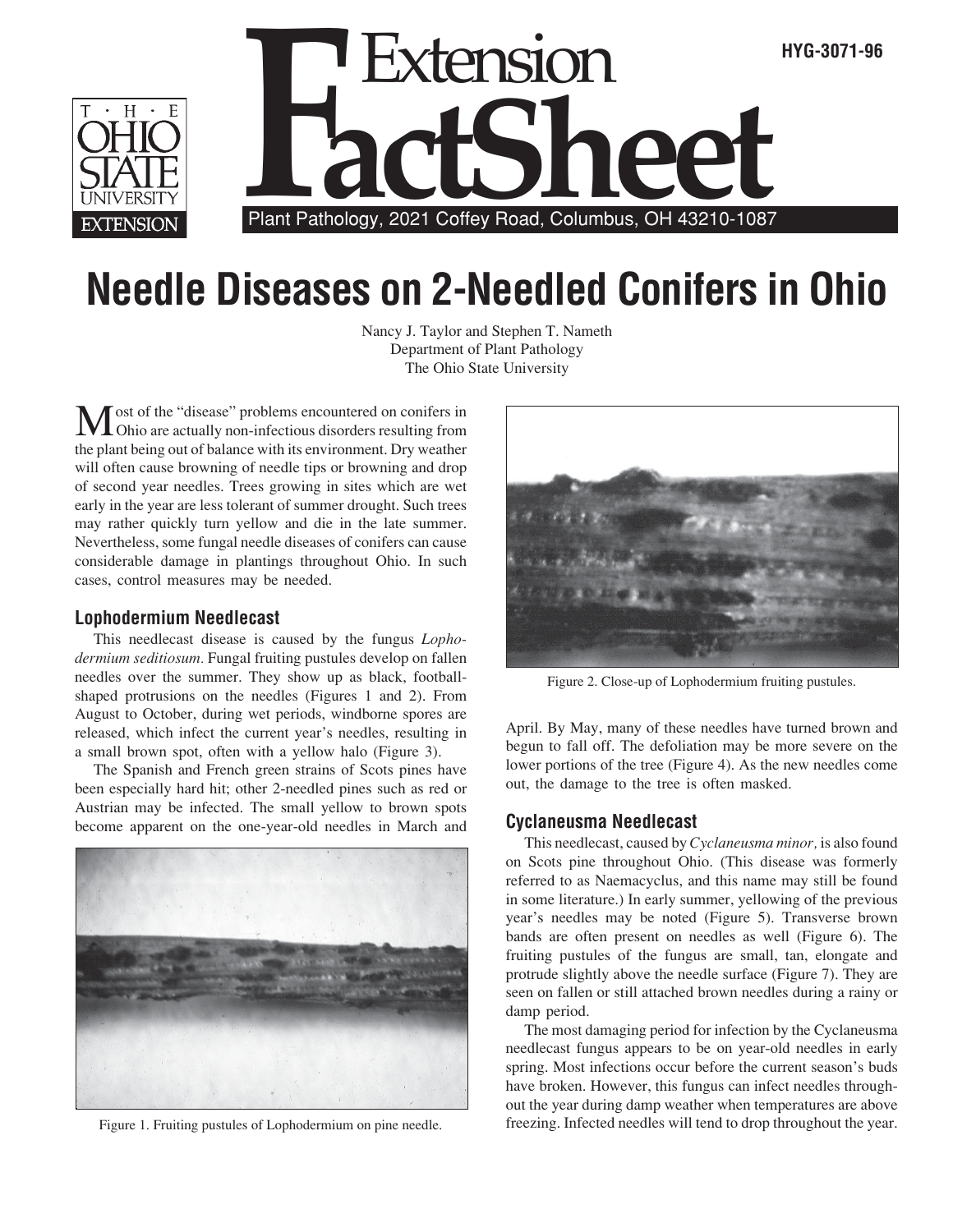

Figure 3. Infection spots of Lophodermium on pine needles.



Figure 5. Yellowing of previous year's needles caused by Cyclaneusma.

#### **Dothistroma Needlecast**

Dothistroma needlecast, caused by the fungus *Dothistroma pini* occasionally infects Austrian, red and Scots pine in Ohio. In late summer to early fall, brown to reddish-brown spots or bands form on needles. The tips of the needles gradually die and turn brown, while the base of the needle can remain green. Small black fruiting bodies can be seen at the base of the infected area.

Spores are spread by splashing rain. Infection can occur on 2-year-old needles from spring to fall. Current year needles can be infected beginning in midsummer. They are not susceptible to infection until they have emerged from the needle sheath.

## **Control of Needle Diseases**

Control of these diseases involves cultural modification as well as chemical protection. Scots pine should not be planted in areas that will be shaded from the sun in the morning hours or in fog or dew prone locations. In plantations where there are only a few diseased trees, remove them and burn them along



Figure 4. Defoliation of lower portion of pine caused by Lophodermium.

with their fallen needles. Do not allow weeds or tall grass to grow up around the Scots pine. Thin plantings which are crowded. Prune trees appropriately to promote air circulation within and among trees. Since these diseases infect needles at different times of the year, it is important to determine which disease is present before employing a fungicide. Laboratory diagnosis may be needed. Colored spots or bands on needles can be caused by insects or other injuries, and are not sufficient evidence of the presence of infectious diseases.

Fungicides may be used to protect the needles from infection. Good coverage via wet down hydraulic sprays are necessary. In all cases, read and follow the directions found on the label of the product chosen. Treatment intervals will depend on the product chosen and the amount of wetness during a given season.

For Lophodermium, begin treatments in mid-July, and treat at labeled intervals through early October. Apply properly labeled products containing cholorothalonil, mancozeb, or triadimefon & chlorothalonil.